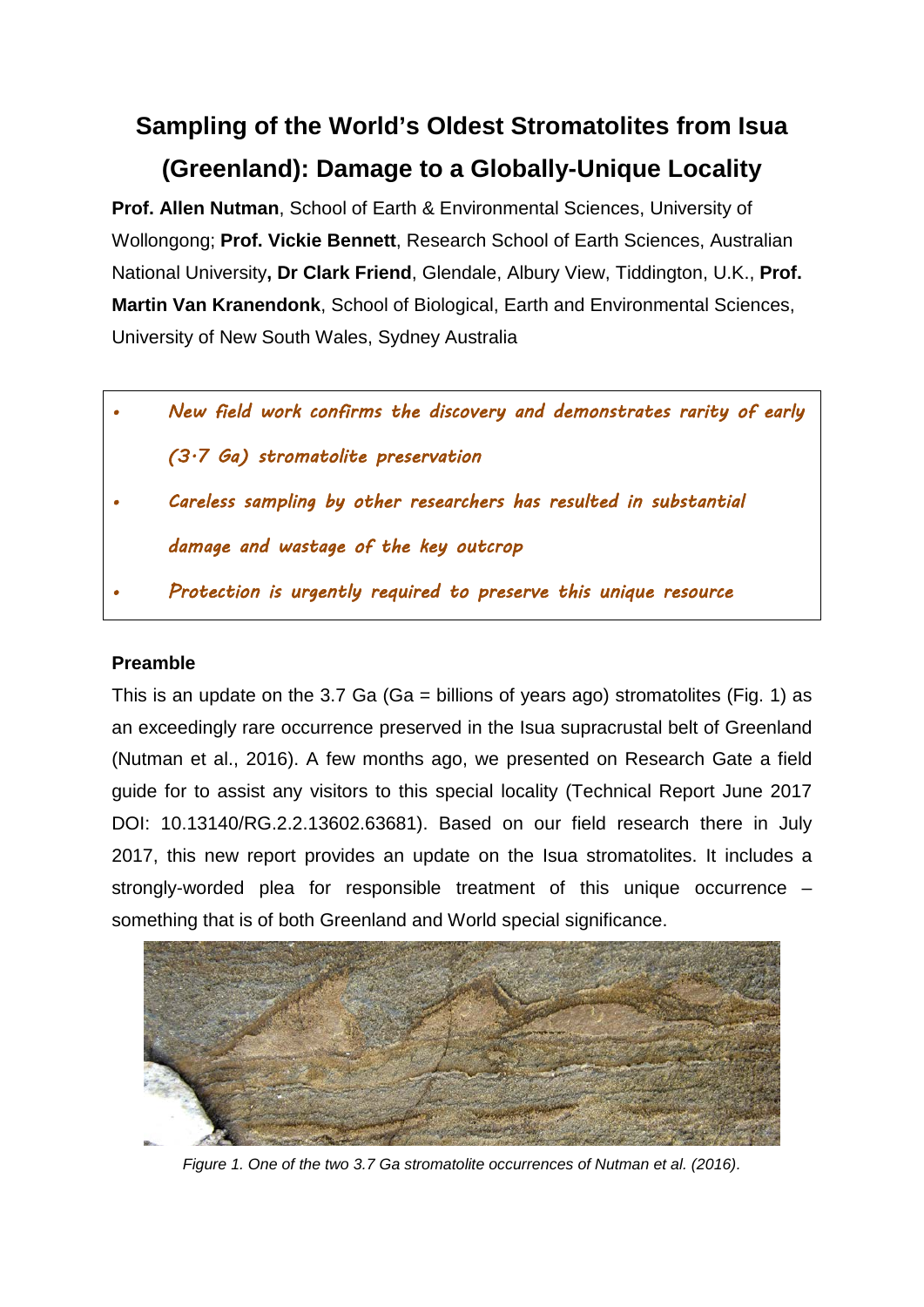## **Purpose of July 2017 fieldwork**

Our July 2017 field work was funded by the Australian Research Council. The team included Prof. Martin Van Kranendonk, who is an expert on stromatolites (an author on the Nature 2016 paper), but who had not yet visited the locality. The triple purpose of the field work was to (i) verify the authenticity of the structures interpreted as stromatolites, (ii) do more detailed facies interpretation of the associated sedimentary rocks in the immediate area of low strain at the locality and (iii) search for more stromatolites. Martin Van Kranendonk's appraisal of the stromatolites was an unreserved confirmation of their correct identification by the original field team that they are biogenic in origin. This strengthens the case that these are the oldestknown macroscopic evidence for life on Earth.

# **The search for more stromatolites**

Upon discovery of the stromatolites, the original field team surmised that they are preserved near the nose of a non-cylindrical antiform – where overall deformation is least (Nutman et al., 2016). Thus, in July 2017, our team made a methodical, detailed search of all other antiformal fold noses in the area with the suitable lithological assemblage of quartz+dolomite-rich rocks. This search, conducted over about a week, revealed that in all other possible structural locations, the deformation is too high and/or that the influx of fluids have allowed quartz + dolomite to react to form tremolite. Consequently, any possible stromatolites as seen at the discovery locality had been destroyed. Figure 2 illustrates a quintessential example of protolith destruction, a few metres from the Nutman et al. (2016) 'A' locality. This shows a finely-layered quartz + dolomite rock where reaction caused by ingress of a waterrich fluid transformed the rock into a tremolite-rich assemblage.



*Figure 2. Fine-grained layered quartz + dolomite rock (top) being converted into a tremolite-rich rock (bottom).*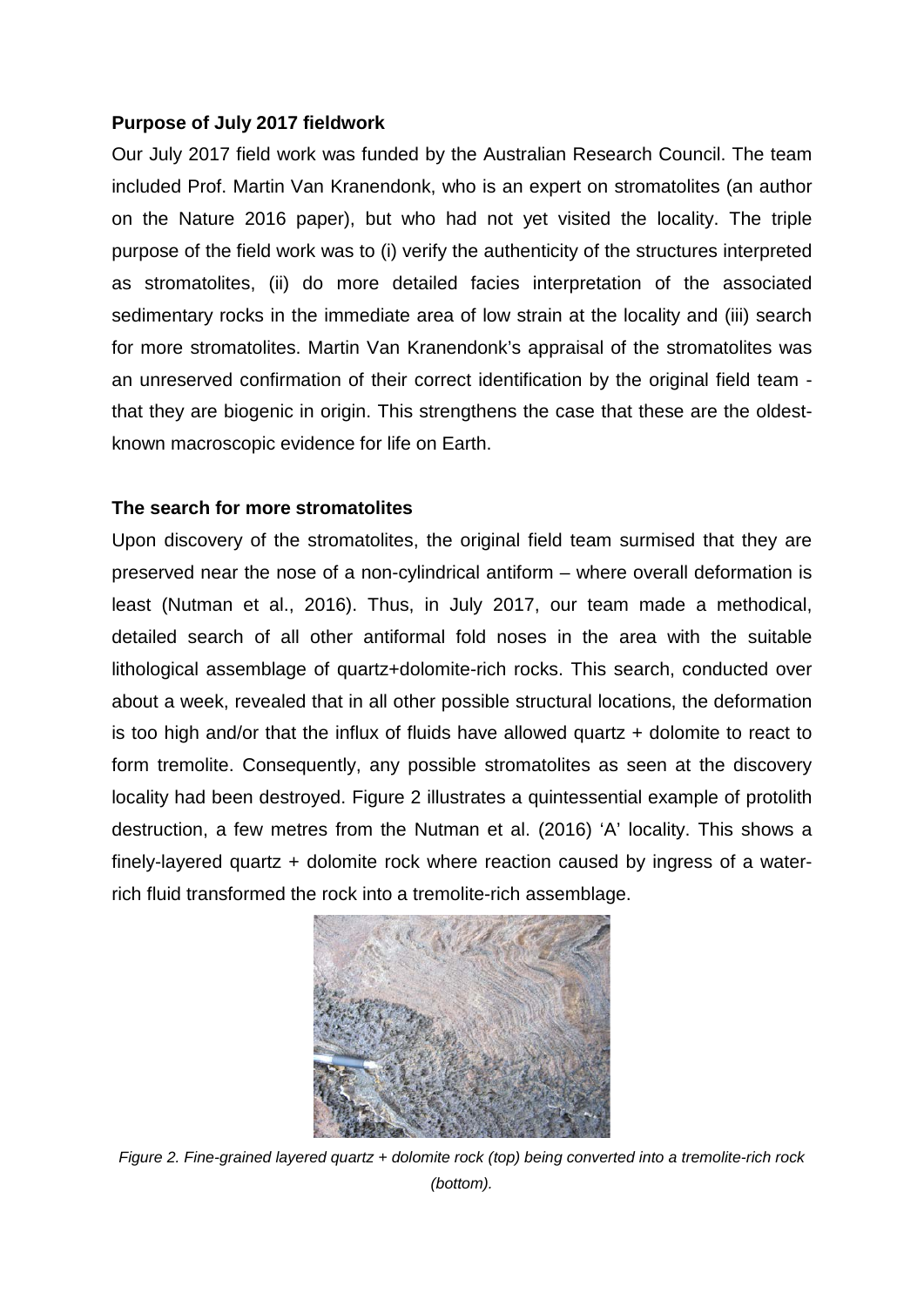The methodical search for more stromatolites demonstrates that, as far as is presently known, the Nutman et al. (2016) stromatolite locality is globally unique. The only exception to this is some loose blocks at the bottom of the slope, west of the locality, where some poorer-preserved relict stromatolites were found. These will have been derived from the outcrops via periglacial movement. *This means that the oldest macroscopic evidence for life on Earth is restricted to perhaps only 3m2 of rock outcrop*! As such, this is not only an incredibly rare and special part of the geological record, but is also a significant part of the World's heritage.

#### **Condition of the stromatolite discovery outcrops – July 2017**

The snow cover had returned. On our first visit to the outcrops on the morning of  $22^{nd}$ July, the 'B' locality (Fig. 3) was still covered by a sheath of ice and almost 1 m of snow. An almost 2 m thick snowdrift covering the 'A' locality had been dug out by another team still present in the area. There was considerable damage to the western end of the 'A' outcrop, involving extensive hammering plus a minimum of 5 rock saw cuts. A significant amount of the outcrop was removed – this included several kilograms of the stromatolite outcrop simply left as discarded fragments on the ground at the base of the outcrop. To our knowledge, only two groups are known to have visited the locality – one in September 2016 and one in July 2017.

In Figure 4 we document the state of the outcrop. On the left-hand side on Figure 4 (top) is our 2012 sampling, where we carefully removed a narrow slab, with zero wastage (beyond the two parallel <5 mm saw cuts). Also, we deliberately avoided some of the most spectacular stromatolites in the middle portion of the outcrop (Fig. 1), realising that this should be left intact for all future visitors to observe. Figure 4 (lower) demonstrates the state of the western end of the outcrop in July 2017, where much rock that had been removed was discarded.

One of the key issues of the resampling is that the September 2016 group made two preliminary vertical saw cuts too far apart to remove material without wastage. (This is known from photographic evidence provided by the Greenland Government observer on that trip.) In fact, we counted at least 5 vertical saw cuts (by one or both of the visiting groups?) in order to acquire material – with much wastage as noted above.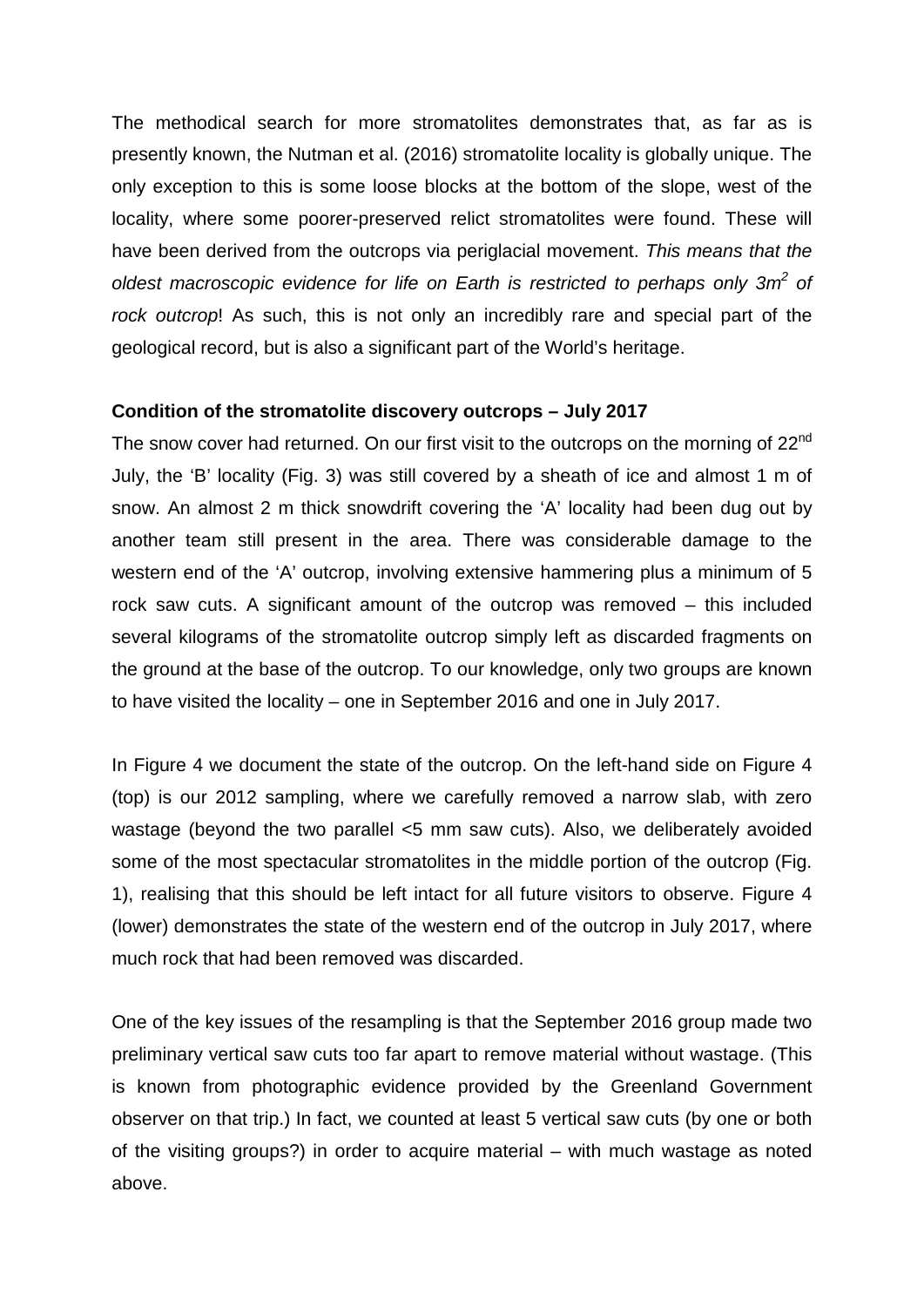

*Figure 3. (a) Sketch geological map over the locality. Bold red numerals on (a) are the discussed localities in the June field guide. (b) Location in the Isua supracrustal belt. (c) Ground view looking NE over the locality, showing sites 'A', 'B' and 'C'.*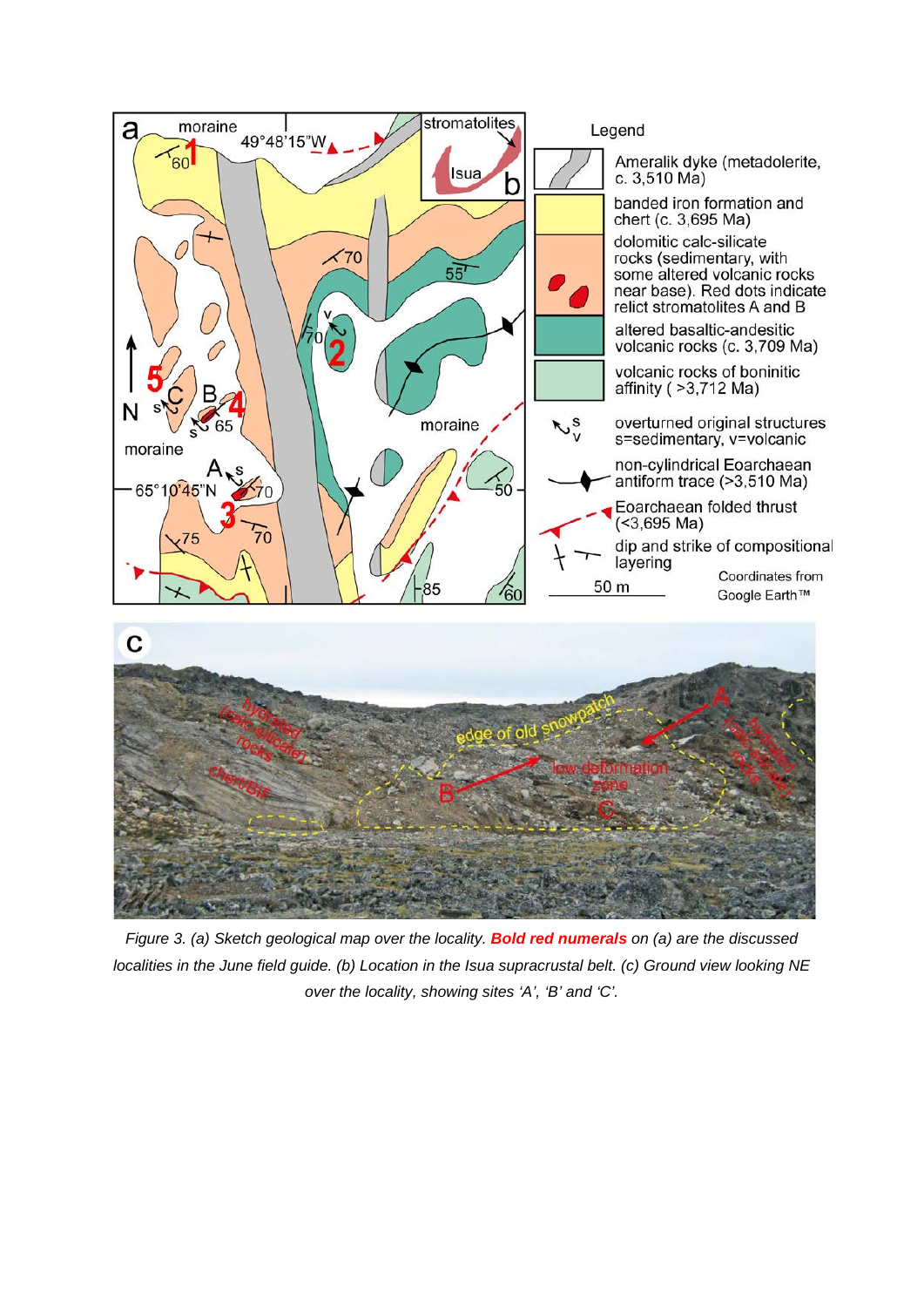

*Figure 4 (Top) shows the entire outcrop in late July 2017. On the left is our 2012 sampling, collected with no wastage and no damage to the rest of the outcrop. (Lower) shows the condition of the western end of the outcrop, with multiple saw cuts and a large piece missing off the top left corner.*

Because large parts of the western end of the outcrop have been needlessly damaged, with much sample left as waste, we saved this discarded material, and it is now lodged with the Geology Department of the Ministry for Mineral Resources of the Government of Greenland in Nuuk.

We spent several hours carefully excavating the snow and ice layer off the 'B' occurrence. This was found to be intact and not sampled, because it had not been excavated by either of the 2 other groups who had visited the locality.